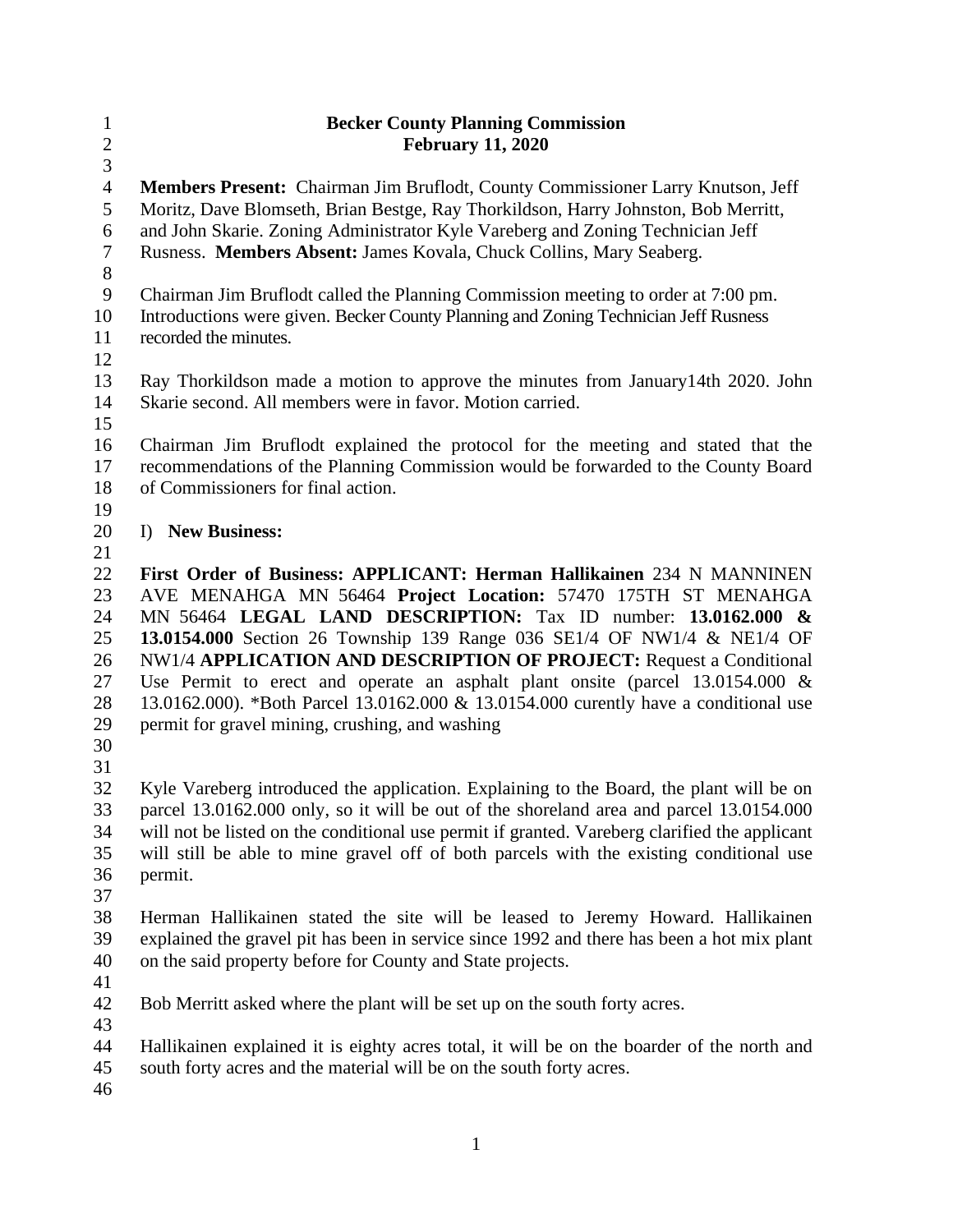Merritt asked if it was in the pit and if he plans on ever expanding. Hallikainen explained the location and stated that he would expand the pit as needed.

 Bruflodt asked Hallikainen to come up and mark on the map where the plant was going to be located.

Thorkildson asked how busy the plant will be.

 Jeremy Howard introduced himself, he stated the site will be busy during the day doing work for small private jobs, townships, cities and county patch work, but it will not have the truck traffic like a large asphalt plant.

- 
- Bruflodt asked if he would be making asphalt for other contractors.
- Howard said he would be, but not very much.
- Knutson asked what the hours of operation would be.
- 
- Howard stated, 6:00 A.M. to 8:00 P.M. with occasional Saturdays as needed.
- Vareberg read an opposing letter from Richard, Earl. and James Nevala.
- **Closed Testimony.**
- 

 Merritt explained the map of the wetlands he provided to the Board and pointed out that there are a number of wetlands fairly close to the site, and that indicates that the water table is high but could be considered perched water tables in this particular area.

Bruflodt asked how in depth is the MPCA permit.

- 
- Merritt stated he was not sure, but believes it is complaint based driven condition from what he has read.
- 

 Vareberg stated he spoke to a MPCA staff in St. Paul that sent documentation explaining their permitting process. He explained that the plants that were previously there were permitted by them. He also stated that their air quality control covers fumes, dust and noise but odor was complaint based. Vareberg also stated that there are stormwater and wastewater control measures taken.

 Howard explained that once the plant is setup the drum has to be tested within 60 days of startup and there are very stringent requirement for the air coming out of it, as well as the generators.

- 
- Knutson asked if the bags had a carbon-based material in them.
-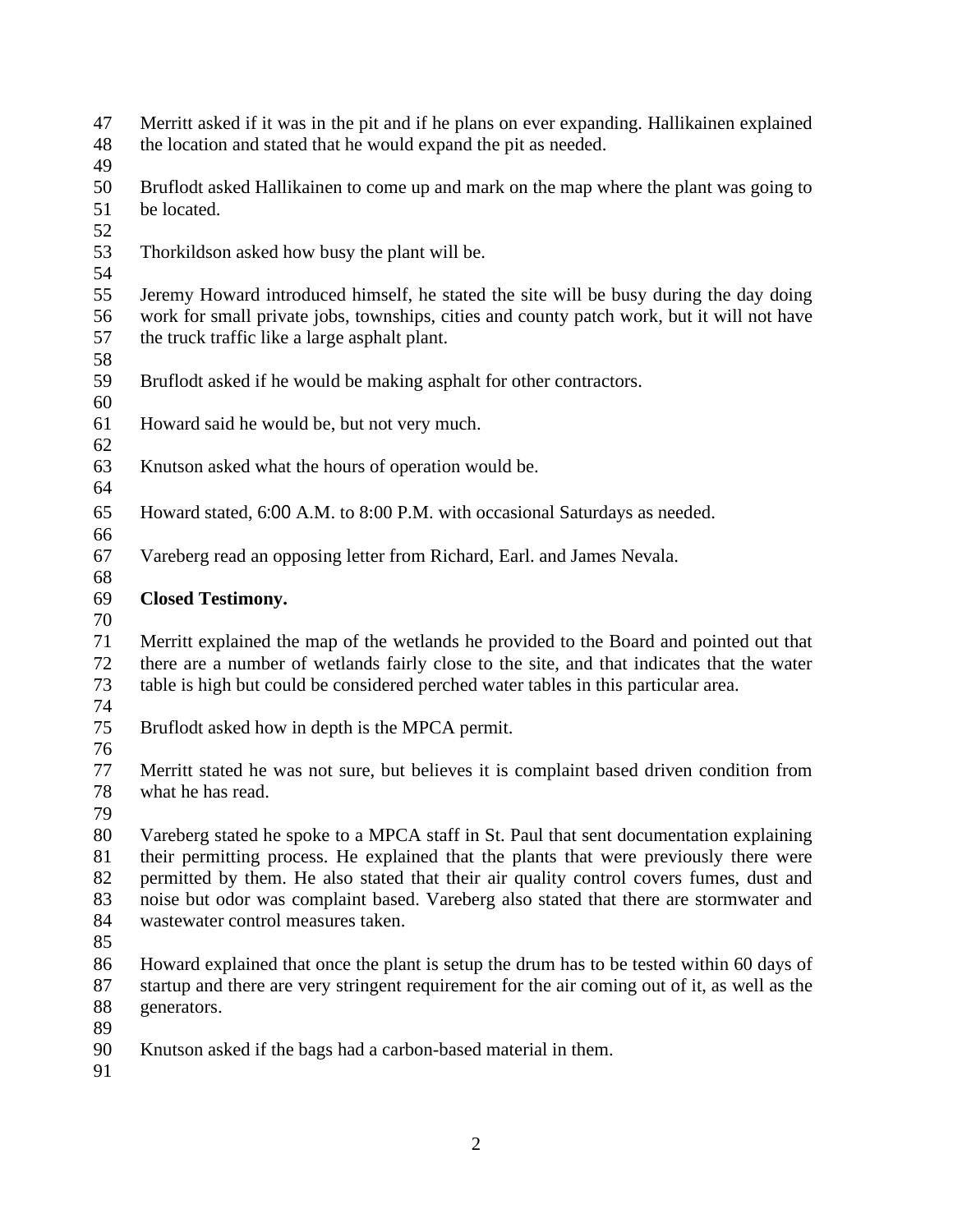- Howard explained that it was like a big vacuum cleaner that collects the dust, no carbon-based material for air quality control.
- 
- Bruflodt asked if the MPCA makes an onsite visit.
- 
- Howard stated yes and it all has to be compliant.
- 

 Knutson explained he did visit the sight and noticed that the neighbors were not real close. Knutson also stated he called the Chairman of Green Valley Township and said they had no issues with the plant.

- 
- Vareberg explained the closest permanent resident is beyond 1000 ft. from the asphalt plant.
- 
- Knutson asked if most of the traffic would being going west out to County Hwy 125.
- Howard stated that most of the traffic would be going that way.
- 
- **MOTION: Ray Thorkildson made a motion to approve the application as submitted with the following findings:**
- 

 **1. Affect on surrounding property. That the conditional use will not harm the use and enjoyment of other property in the immediate vicinity for the purposes already permitted, nor substantially diminish or impair property values within the immediate vicinity.**

 **The current property is operating under an existing conditional use permit (CUP) to extract gravel to include rock crushing and washing, the request was granted May th , 1993. Under that same request the property was also re-zoned Industrial. At this time there are no known complaints against the current operation. Due to the** 

**fact the existing facility is causing no known issues and the proposed facility will** 

**need to meet extensive permitting requirement through the Minnesota Pollution** 

**Control Agency (MPCA) listed in questions #3 and #5 below, the Commission does** 

**not believe the request will have an affect on the surrounding property.** 

 **2. Affect on orderly, consistent development. That establishing the conditional use will not impede the normal, orderly development and improvement of surrounding vacant property for uses predominant in the area.**

 **The surrounding property is predominately forested or being used for agricultural purposes. There is no known evidence provided to believe the request will have any affect on the development of the surrounding property and any potential shall be mitigated by measures taken through the MPCA permit requirements.**

**3. Adequate facilities. That adequate utilities, access roads, drainage and other** 

**necessary facilitieshave been or are being provided.**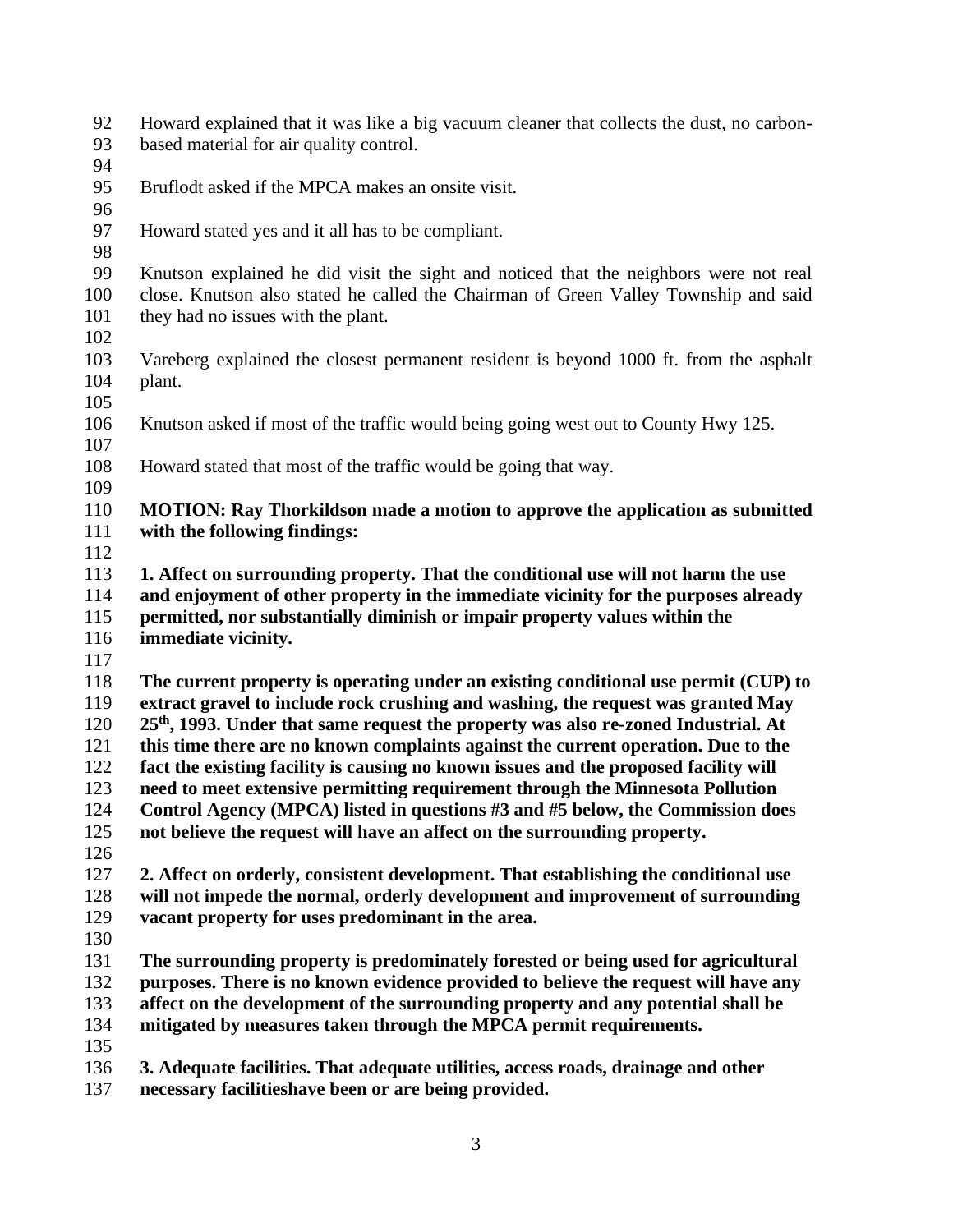| 138 |                                                                                        |  |  |  |
|-----|----------------------------------------------------------------------------------------|--|--|--|
| 139 | The site has existing access by $175th$ St and an existing driveway. The plant also    |  |  |  |
| 140 | supplies it's own power source and a portable toilet will be provided for any on-site  |  |  |  |
| 141 | sewage needs. The MPCA requirements for the required permit to operate the             |  |  |  |
| 142 | facility include waste water and storm water control measures to ensure proper         |  |  |  |
| 143 | drainage. The site is also subject to a monthly inspection by facility-designated      |  |  |  |
| 144 | personnel to ensure the pollution prevention plan is being followed, the plan again    |  |  |  |
| 145 | includes both stormwater and wastewater management.                                    |  |  |  |
| 146 |                                                                                        |  |  |  |
| 147 | 4. Adequate parking. That adequate measures have been or will be taken to provide      |  |  |  |
| 148 | sufficient off street parking and loading space to serve the proposed use.             |  |  |  |
| 149 | Parking is assumed to be a low demand, however abundant space is located on the        |  |  |  |
| 150 | property should it be needed.                                                          |  |  |  |
| 151 |                                                                                        |  |  |  |
| 152 | 5. Not a nuisance. That adequate measures have been or will be taken to prevent or     |  |  |  |
| 153 | control offensive odor, fumes, dust, noise and vibration, so none of these will        |  |  |  |
| 154 | constitute a nuisance, and to control lighted signs and other lights so that no        |  |  |  |
| 155 | disturbance to neighboring properties will result.                                     |  |  |  |
| 156 |                                                                                        |  |  |  |
| 157 | In order to operate the asphalt plant the facility will need to hold a current permit  |  |  |  |
| 158 | through the MPCA. By MPCA permit requirements all facilities must meet                 |  |  |  |
| 159 | minimum standards for air quality such as dust and noise control. Odors are            |  |  |  |
| 160 | monitored by a complaint basis through the MPCA. No lights will be on after            |  |  |  |
| 161 | operational hours besides a motion light used for safety and security reasons.         |  |  |  |
| 162 |                                                                                        |  |  |  |
| 163 | 6. Additional criteria for shoreland areas. In Shoreland areas, it shall be found that |  |  |  |
| 164 | adequate                                                                               |  |  |  |
| 165 | measures have been or will be taken to assure that: NOT APPLICABLE.                    |  |  |  |
| 166 |                                                                                        |  |  |  |
| 167 | a. Pollution. Soil erosion or other possible pollution of public waters will be        |  |  |  |
| 168 | prevented, both                                                                        |  |  |  |
| 169 | during and after construction; N/A                                                     |  |  |  |
| 170 |                                                                                        |  |  |  |
| 171 |                                                                                        |  |  |  |
| 172 | b. View from public waters. That the visibility of structures and other facilities as  |  |  |  |
| 173 | viewed                                                                                 |  |  |  |
| 174 | from public waters will be limited; N/A                                                |  |  |  |
| 175 |                                                                                        |  |  |  |
| 176 | c. Adequate utilities. That the site is adequate for water supply and on-site sewage   |  |  |  |
| 177 | treatment;                                                                             |  |  |  |
| 178 | and N/A                                                                                |  |  |  |
| 179 |                                                                                        |  |  |  |
| 180 | d. Watercraft. That the types, uses, and number of watercrafts that the project will   |  |  |  |
| 181 | generate                                                                               |  |  |  |
| 182 | can be safely accommodated. N/A                                                        |  |  |  |
| 183 |                                                                                        |  |  |  |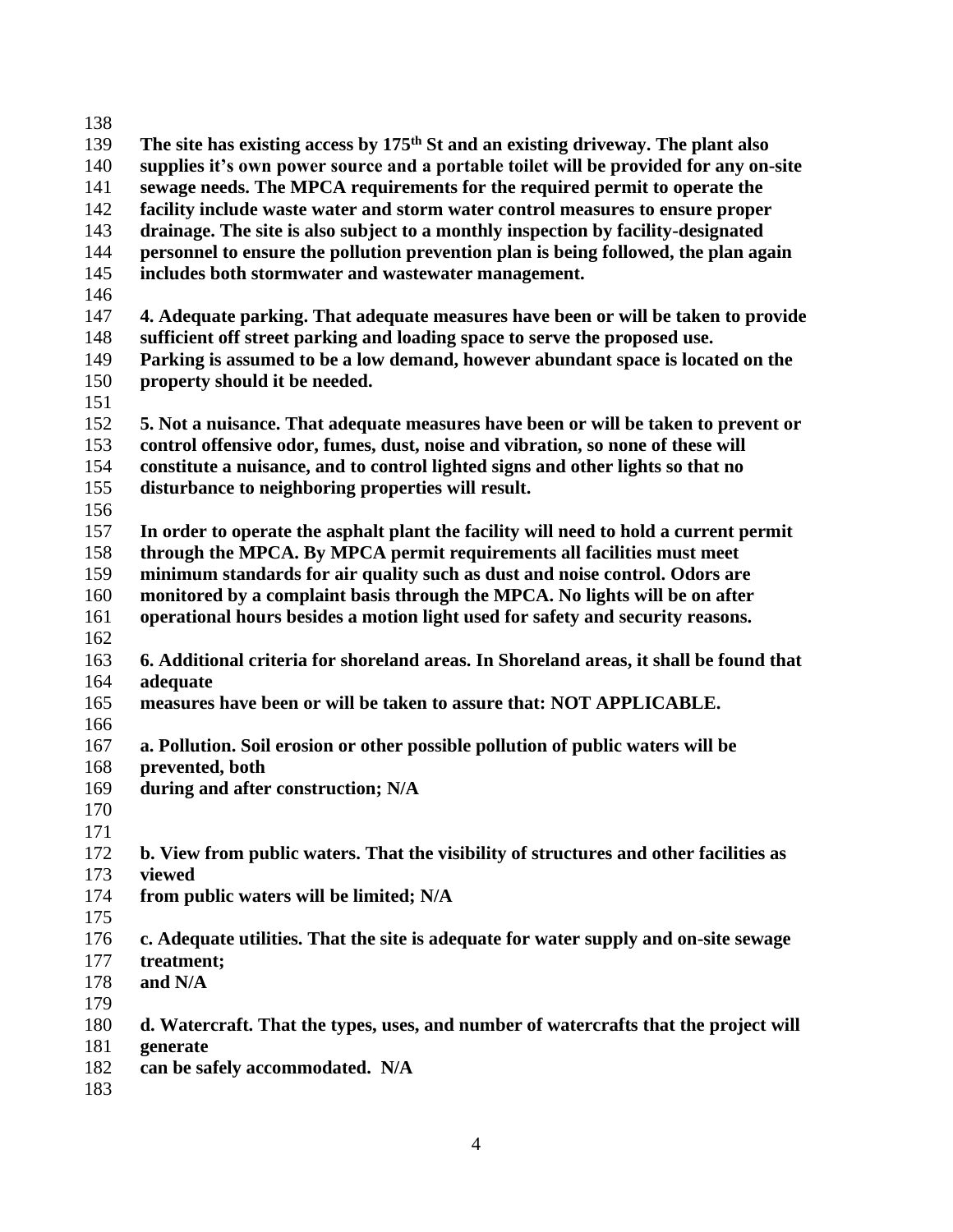**John Skarie second. All in favor. Motion Carried.**

 **Second Order of Business: APPLICANT: Justin Elliott Po Box 126 Aubrey, TX 76227 Project Location: 24033 Co Hwy 13 Audubon, MN 56511 LEGAL LAND DESCRIPTION: Tax ID number: 14.0108.001; Section 22 Township 140 Range 042 PT SW1/4 OF SW1/4 BEG AT SW COR TH N 454.40' E 584.64' S TO S LN & W TO BEG APPLICATION AND DESCRIPTION OF PROJECT: Request a Conditional Use Permit for an animal cremation business.**

- 
- Kyle Vareberg introduced the application.
- 

 Justin and Stevie Joe Elliot explained their request for a conditional use permit for an animal cremation business. Elliot stated that it has been in business for seven years on State Highway 34, they bought it from someone that is retiring and plan to move it to their horse barn, out in the Audubon area near County Hwy 13. Stevie Joe stated they were going to start with 8-10 dogs and grow the business eventually, getting contracts with veterinarians around the area.

- 
- Elliot stated they can handle up to 250 pounds and will not be cremating horses.
- Bestge asked if they have ever done this before.
- 
- Elliot stated they have not, but the previous owner is going to train them.
- 
- No one spoke for or against the application.

## **Closed Testimony**

- 
- Johnston stated, with all the animals in the area, this is well needed.
- 
- Bruflodt asked if they will be dealing with all the strays that come into Becker County Humane Society.
- 
- Elliot explained, yes, they do, although they do not take care of the euthanizing of the animal.
- 

## **MOTION: Dave Blomseth made a motion to approve the application as submitted. Harry Johnston second. All in favor. Motion carried.**

- 
- **Other Business:**
- 
- I) **Tentative Date for Nest Informational Meeting:**
- 226 **Wednesday March 4<sup>th</sup>, 2020**; 8:00 am; 3<sup>rd</sup> Floor Meeting Room at the Becker
- County Courthouse, Detroit Lakes, MN.
-